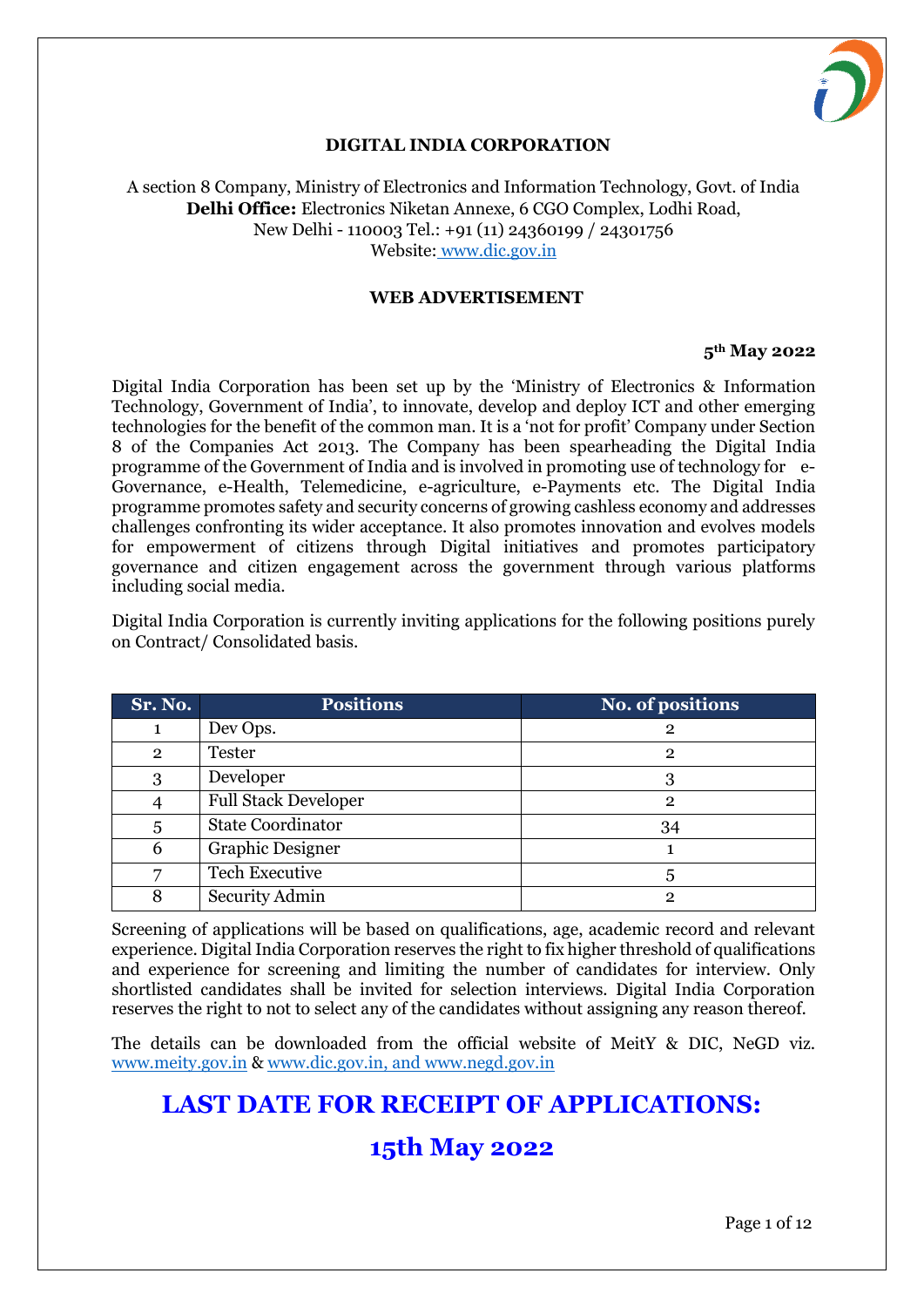# **1. Job Description- Dev. Ops**



20-30 Years

#### **Number Of Positions**

 $\overline{2}$ 

# **Education Qualifications**

B.E/B.TECH/MCA or any Equivalent Degree with excellent analytical and software development skill

#### **Duration**

2 Years

#### **Job Description**

- Ownership, Responsibility, Leadership with positive attitude.
- Desire to help others resolve problems and issues.
- Ability to multitask and manage multiple priorities and commitments concurrently.
- Exceptional time-management skills and the ability to work under pressure.
- Commitment to the organization's goals and values.
- At least 3 years of working experience on Airflow.
- Minimum 2 years of experience on Docker Swarm, Kubernetes and Rancher.
- Minimum 3 years of experience on writing python jobs for data processing

## **Skill Sets and Requirements**

- 3-5 years experience in software development for any Startup or any product company
- Mandatory proficient knowledge of a back-end programming language, developer should have at least 3 years of experience on Python and PHP.
- At least 2 years of experience in writing high performance python scripts for data transformation.
- Experience in building web services using Restful APIs, Eve and MongoDB.
- Good Knowledge of AWS components and usage of EC2, S3, ECS, NAT Gateway, VPC.
- Minimum 2 years of experience in using redis as caching layer.
- Minimum 2 years of experience on Container orchestration technologies Docker Swarm, K8s and Rancher.
- Hands on experience on data management technologies and frameworks, preferably on Airflow, Rabbit MQ and Minio.
- Well versed with different version control tools (Git, SVN) & automation tools and shall be able to integrate them into CI/CD pipeline.
- Understanding of creating automation pipelines (Jenkins or similar) at different stages.
- Configure, deploy, maintain and use ELK applications in a production environment.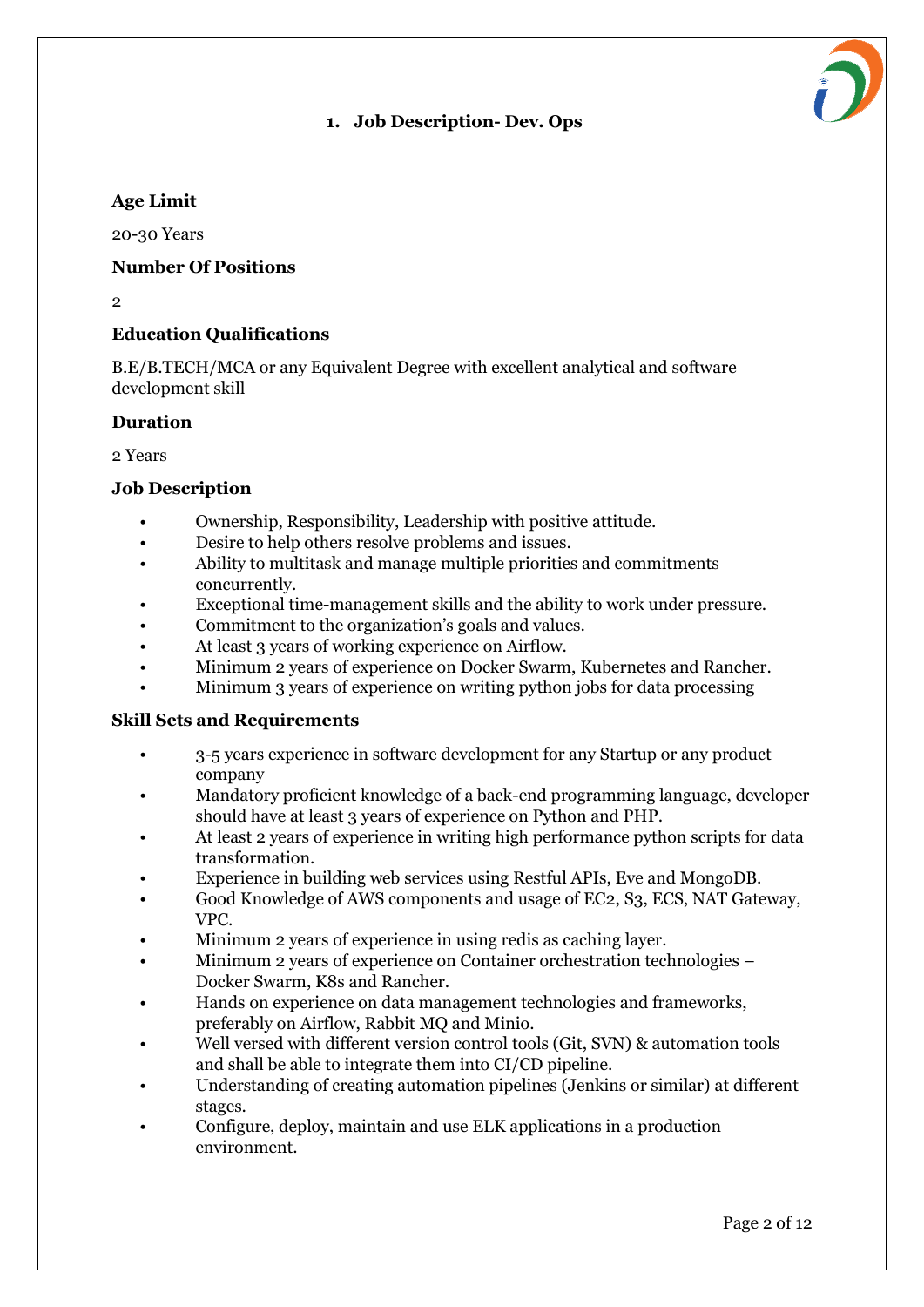

• Should be able to create testing and production application environment through Apache, Nginx, PHP-FPM.

# **Responsibilities**

- Develop restful scalable APIs and deploy micro services on k8s or AWS single headedly.
- Write python based backend scripts for large volume of data processing.
- Configure, deploy and version jobs on airflow.
- Use Minio and s3 for object storage.
- Service orchestration over native cloud.
- Implement, manage and effective use messaging queue services.
- Configure email in python and PHP applications.

## **Google form Link:**

https://docs.google.com/forms/d/1k0BK84E\_PvSvzbaS9vDcATjlphMRPzStmna41YkvYX4/ viewform?edit\_requested=true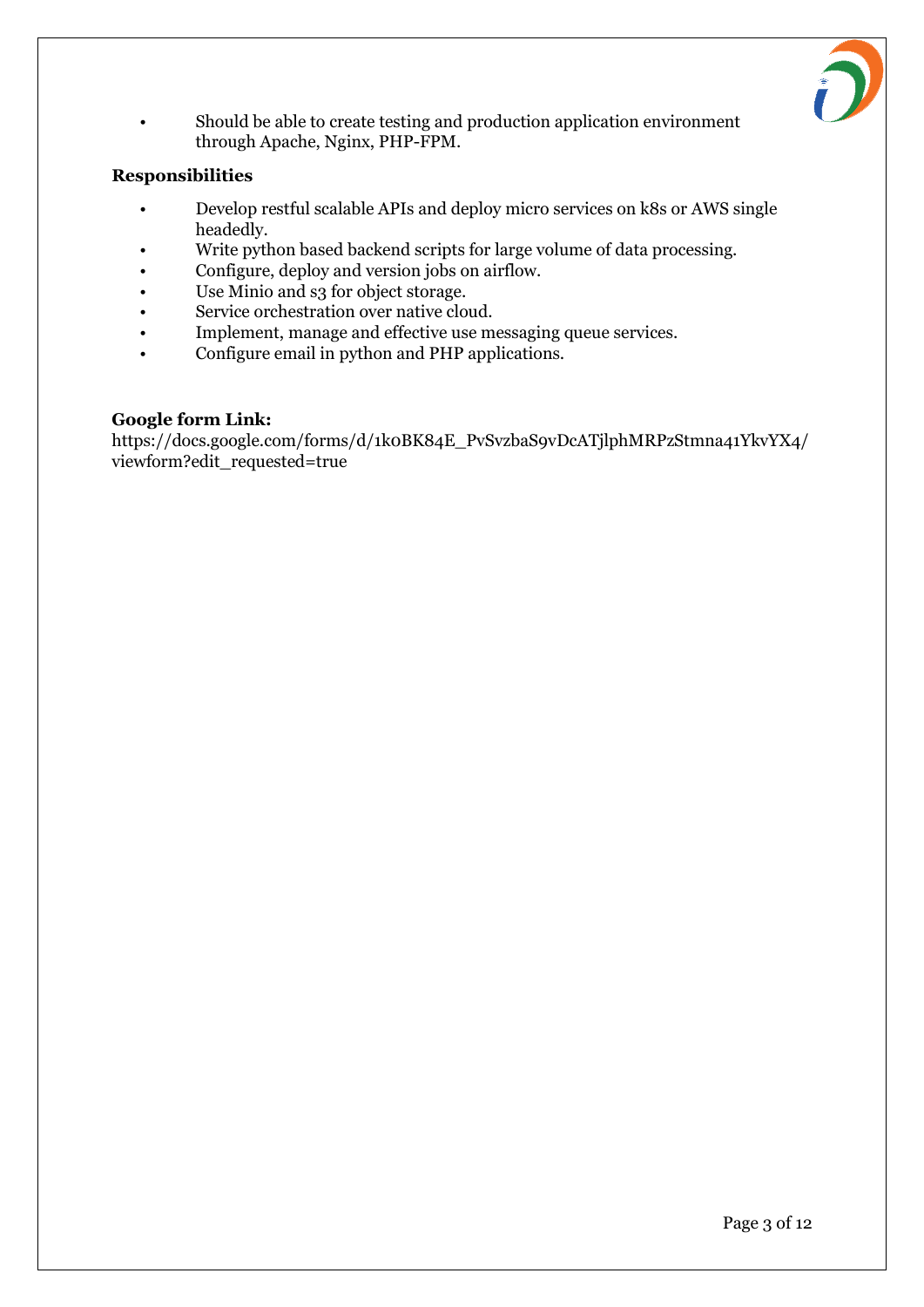# **2. Job Description- Tester**



25-30 years

#### **Number of Positions**

 $\mathfrak{p}$ 

#### **Education Qualifications**

MCA or B.Tech in Computer Science/IT/related field or equivalent degree

#### **Duration**

2 Years

#### **Job Description**

- Report bugs and errors to development teams
- Help troubleshoot issues.
- Conduct post-release/ post-implementation testing.
- Work with cross-functional teams to ensure quality throughout the development lifecycle
- Reviewing and analysing system specifications.
- Executing test scripts and reviewing results
- Develop effective strategies and test plans
- Execute test cases (manual or automated) and analyse results
- Create logs to document testing phases and defects
- Reporting and documenting technical issues
- Review and analyse system specifications

#### **Skill Sets and Requirements**

- 2-5 years of proven experience as a Quality Assurance Tester or similar role
- Experience in project management and QA methodology
- Working knowledge of test management software (e.g. J Meter) and SQL
- Familiarity with Agile frameworks, regression testing and Selenium is a plus
- Ability to document and troubleshoot errors
- Excellent communication skills
- Attention to detail
- Analytical mind and problem-solving aptitude
- Strong organizational skills

#### **Responsibilities**

• Quality Assurance and Testing - Other

#### **Google Form link:**

https://docs.google.com/forms/d/1K9ffe5enAzcOK-NTfwnJ\_ywN0Gy86kT00de1VXn\_WEE/viewform?edit\_requested=true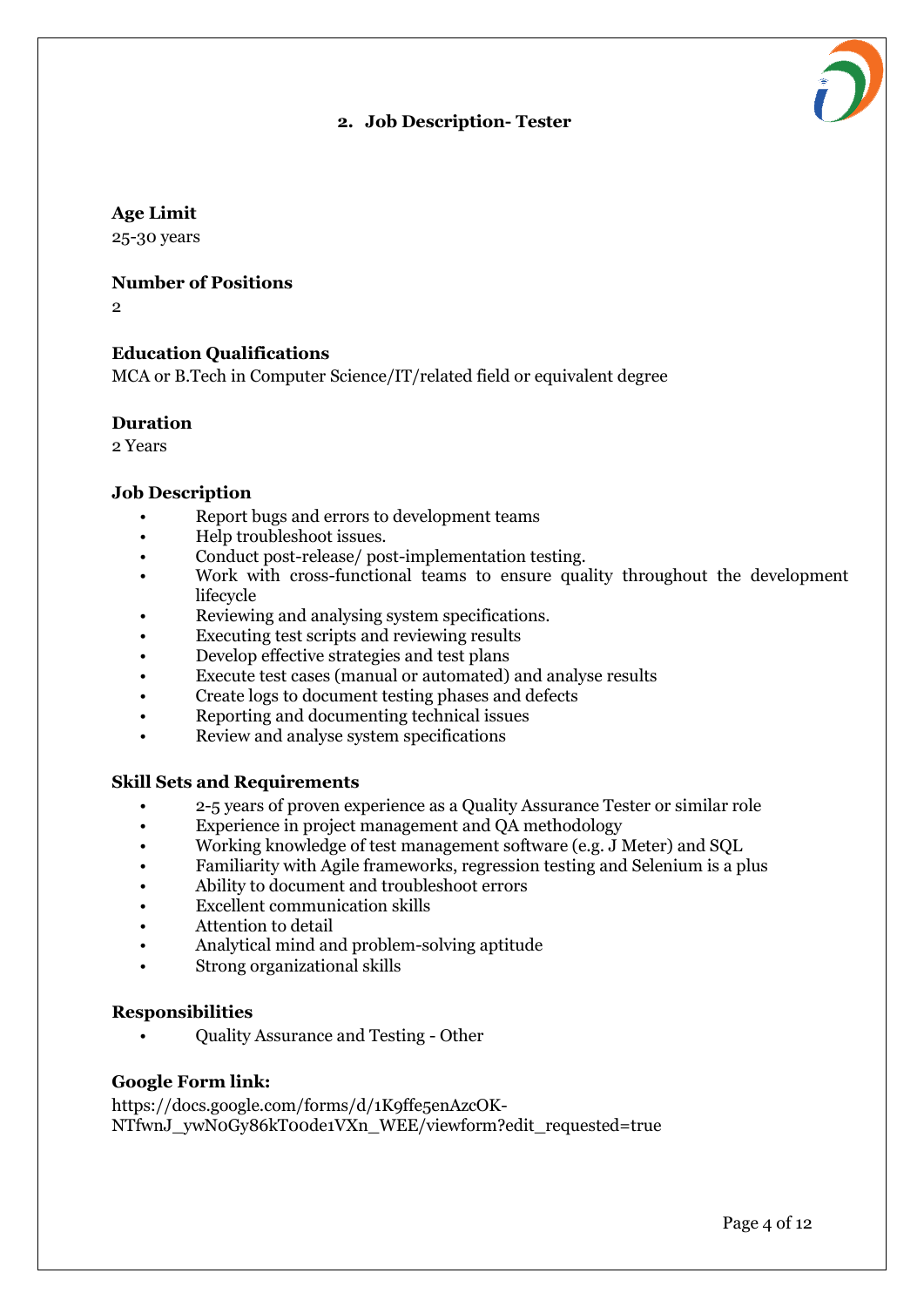# **3. Job Description- Developer**



# **Age Limit**

20-30 Years

## **Number Of Positions**

3

# **Education Qualifications**

Graduate with excellent analytical and SW development skill

# **Duration**

2 Years

# **Job Description**

- 1-5 years experience software development for any Startup or any product company
- (\*Note –Freshers may apply if the candidate possess some good internship exposure or having good knowledge in one SW development Language )
- Developer should have the knowledge of PHP, Python or Javascript.(Python is must)
- Knowledge in developing Restful API, JSON data format handling is useful

# **Skill Sets and Requirements**

- Hands on experience of code versioning tools, such as Git.
- Understanding of security and data protection, proficient understanding of OWASP security principles
- Experience with PHP,MySQL, MongoDB, Redis a definite plus.
- Familiarity with Free and Open Source communities

# **Responsibilities**

- Develop, recommend, and assist with implementation of scalable application components.
- Display a high level of thinking in bringing successful resolution to high-impact, complex and/or cross-functional problems.
- Plan, implement, and/or engineer solutions based on project requirements.
- Integrates applications by designing data architecture and server scripting.

# **Google form link:**

https://docs.google.com/forms/d/1MuEEaM5xra1powEN8k7BNEXI4seSiUpQoBmiqqUzWl 4/viewform?edit\_requested=true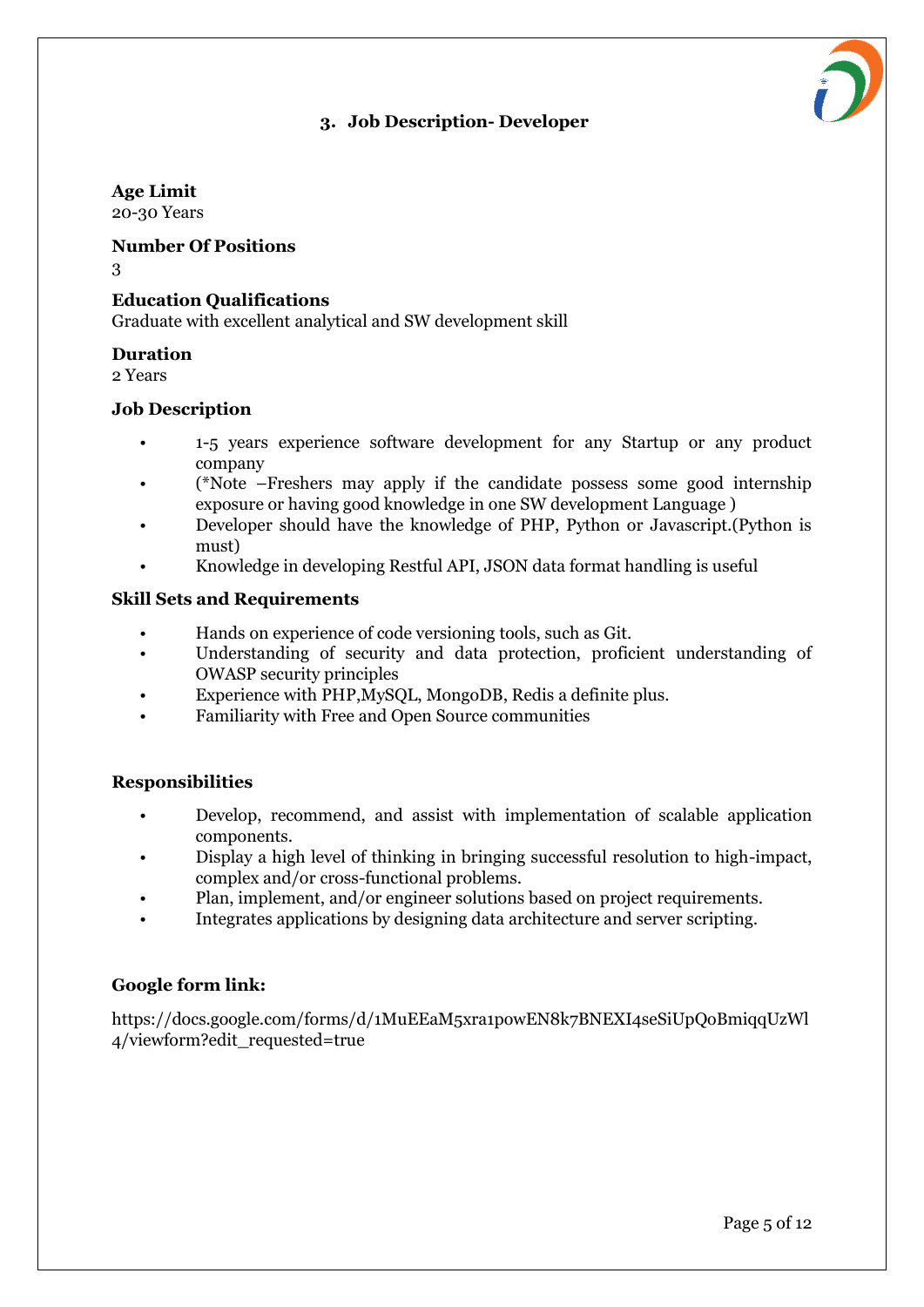# **4. Job Description- Full Stack Developer**



**Age Limit**

20-30 Years

**Number Of Positions**

 $\overline{2}$ 

# **Education Qualifications**

Graduation/B.E/B. Tech./ MCA

# **Duration**

2 Years

# **Job Description**

- Experience of working for a government set up/ project is desirable
- Additional Knowledge of Linux, Docker, Kubernetes
- Professional certifications would be a plus

# **Skill Sets and Requirements**

- Working experience of API Creation and RESTful services
- Experience on MongoDB, Express.js/ Nest.js, React.js, and Node.js Stack
- 2+ years of experience in Software Development with 1+ years in relevant stack
- Knowledge in software coding on technologies like modern front-end web applications and technologies (React JS, Angular JS, Node JS, etc.).
- Knowledge of JavaScript/ jQuery, HTML5/ CSS, NoSQL, MongoDB is a must
- Unit testing with Karma/Mocha/Jest etc.
- Knowledge of Version controlling with Git
- Experience of working for a government set up/ project is desirable

## **Responsibilities**

- Front-end
- Develop a flexible and well-structured front-end architecture, along with the APIs to support it.
- Creating sophisticated interfaces for in-browser applications using JavaScript, HTML and CSS.
- Coding new designs and updating, standardising and refactoring existing web applications.
- Work with agile practices, quick iterations, and integration of regular feedback
- Use React.js, Redux and some existing React components to build a single-page application according to a defined UI design.
- Back-end
- API design and development (RESTful Services)
- Database design and development Sql MySQL and NoSql MongoDB etc.
- Web server technologies like Node.js, Apache, Nginx, etc.
- Working on Frameworks like Express.js/ Nest.js etc.

# **Google Link Form:**

https://docs.google.com/forms/d/1D3HW2QTPERY5g14ha2ZvVzd8Ug320Q0SqWcj8HW69lA/v iewform?edit\_requested=true

Page 6 of 12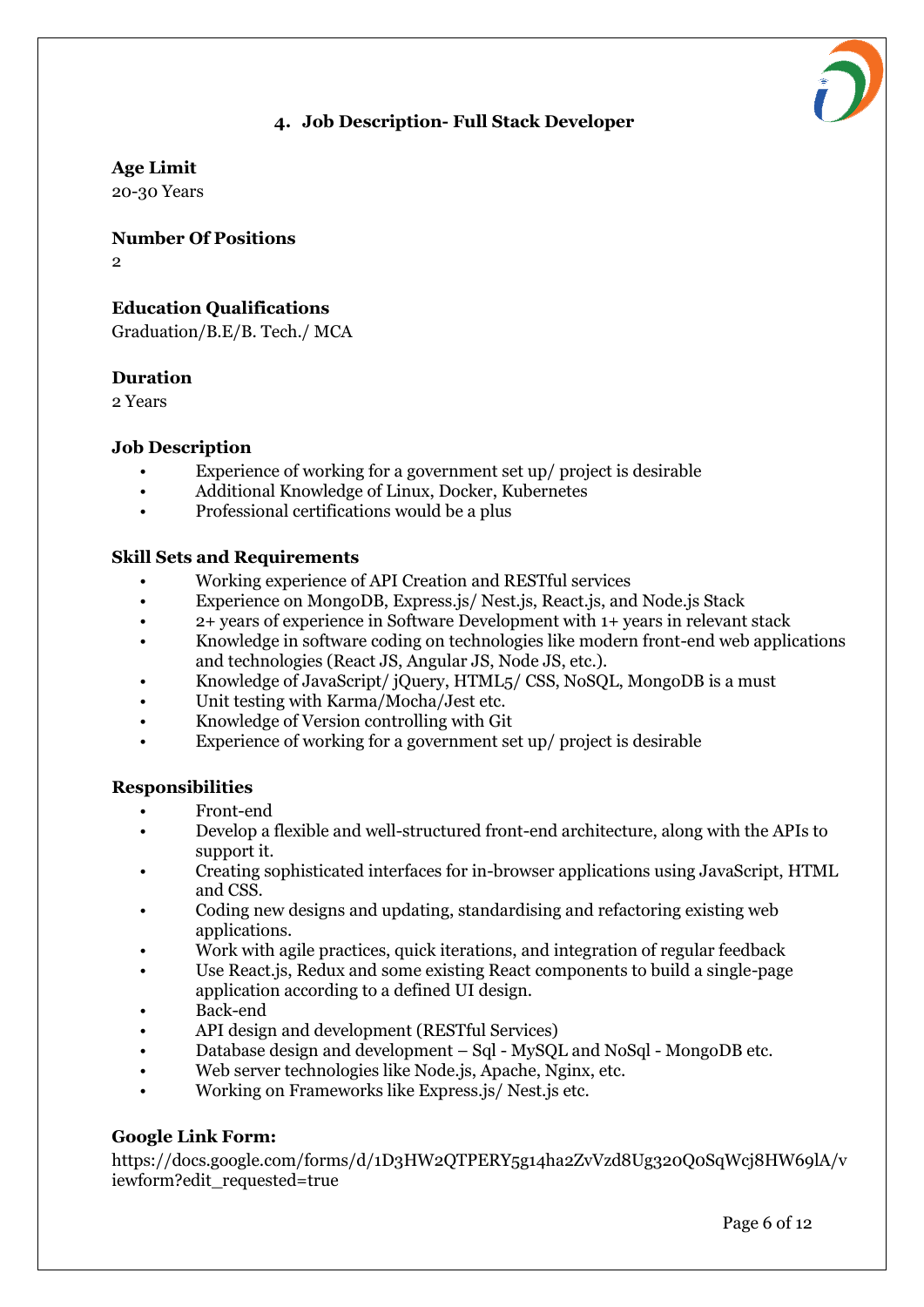

#### **5. Job Description- State Coordinators**

#### **Age Limit**

20-30 Years

**Number Of Positions**

34

# **Education Qualifications**

MA Economics MA political Science

#### **Duration**

2 Years

#### **Job Description**

- Carry out monitoring & supervision and review of state level project activities against agreed project deliverables.
- Coordinate with and provide hands on supervision when needed to project staff based at State PMU to ensure effective implementation, supervision and follow-up of prison level activities.

## **Skill Sets and Requirements**

#### **Responsibilities**

- Project Management and coordination
- Lead, support and manage the project implementation in the state
- Coordinate with key officials/state at State PMU
- In collaboration with PMU and respective Aids Fonds Officer, develop strategic direction and work plans (asappropriate) for the project
- Carry out monitoring& supervision and review of state level project activities against agreed project deliverables.
- Timely preparation and submission of monthly and quarterly project reports
- Information, Education and Communication (IEC) & Capacity Building
- Assess the programmatic and technical support needs of the state level staff and plan capacity building program/activities for project staff.

## **Google form link:**

https://docs.google.com/forms/d/1SCWEQvYJM8s0-cQeXTHtr1mU2\_jtR7LHa4mQQiq9pU/viewform?edit\_requested=true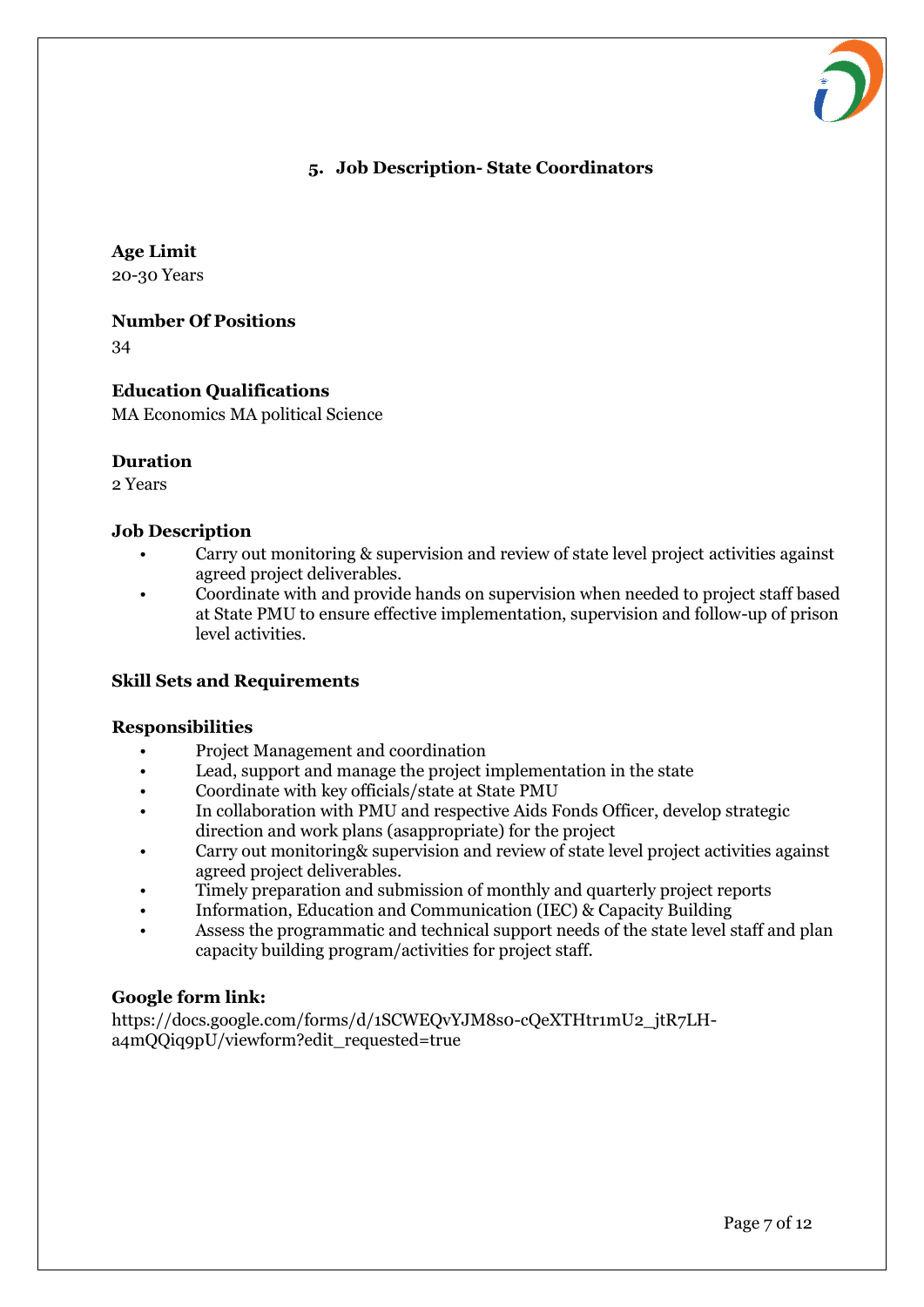# **6. Job Description- Graphic Designer**

**Age Limit**

20-30 Years

**Number Of Positions**

1

# **Education Qualifications**

Any university degree

#### **Duration**

2 Years

#### **Job Description**

- Carry out monitoring & supervision and review of state level project activities against agreed project deliverables.
- Coordinate with and provide hands on supervision when needed to project staff based at State PMU to ensure effective implementation, supervision and follow-up of prison level activities.

#### **Skill Sets and Requirements**

- 3+ years of experience in Graphic Design/Branding.
- Proficient with Adobe Suite (Photoshop, Illustrator and XD).
- Skilled in illustration, typography and layouts.
- Knowledge and understanding of Art and Design principles.
- Ability to work in a fast-paced environment and team management

#### **Responsibilities**

- Aim to deliver work of high quality and engage more in the thinking process.
- Have extremely strong software skills and add to skill set.
- Stay up-to date with the latest design trends and set a tone for the brand content.
- Ability to manage multiple priorities in a fast paced and deadline-driven environment.
- Passionate about the quickly-evolving digital and social media environment.
- Awareness of current technology in the visual arts, working knowledge of the latest computer packages and an understanding of material costs and time limits, all of which can impact on the design
- Creates professional designs and layouts for promotional material by creating templates, handouts, advertisements, posters, signs, logos, and other visual layouts
- Prepare new and unique illustrations, innovative layout prints and rough sketches of presentation and organization brochures and designs graphics for website in line with branding guidelines

## **Google Form Link:**

https://docs.google.com/forms/d/1e3XSBAlgkNd2w8j7CrMk7iX9qWRfGmBy7XEFrkqbk-4/viewform?edit\_requested=true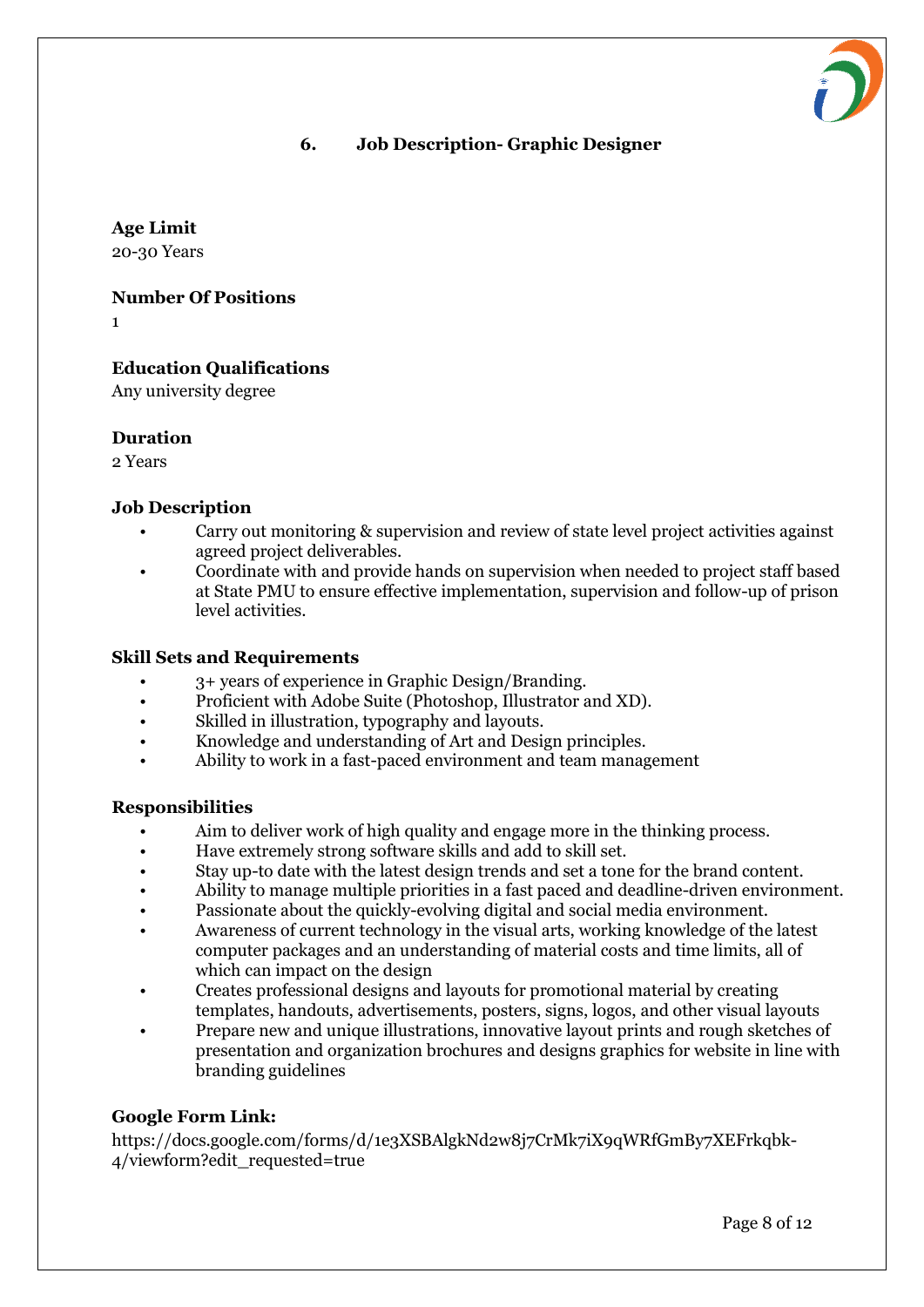# **7. Job Description- Tech Executive**

**Age Limit**

20-30 Years

**Number Of Positions** 5

# **Education Qualifications**

Any university degree

#### **Duration**

2 Years

#### **Job Description**

- Graduate in Law/ English/ Journalism/ Economics/ Commerce/ any stream from a recognized University.
- The job holder will be responsible for providing technical assistance and support related to computer systems, hardware, and software. They will also be responsible for answering queries and addressing system and user issues in a timely and professional manner.
- He/ She may be used in other projects of Digital India as well, whenever required.
- 0-3 years of experience with zeal to handle customer queries and resolve in time bound manner.
- Familiarity with MS office, reporting and documentation.
- Social Media exposure will be added advantage.Excellent verbal and written English and Hindi Language.
- Experience in customer support
- Time-management skills and the ability to work under pressure.
- Commitment to the organization's goals and values.
- Handle customer complaints, provide appropriate solutions and alternatives within the time limits
- Follow up to ensure resolution Keep records of customer interactions, process customer accounts and file documents.
- Provide accurate, valid, and complete information by using the right methods/tools
- Liaison with development team for identifying ongoing issues, manage response and help development team during resolving the issues.

## **Google form Link:**

https://docs.google.com/forms/d/1guJ-OozQ1l76I2equQ5EThh3ui0jgUrHpIhm3t\_y\_N4/viewform?edit\_requested=true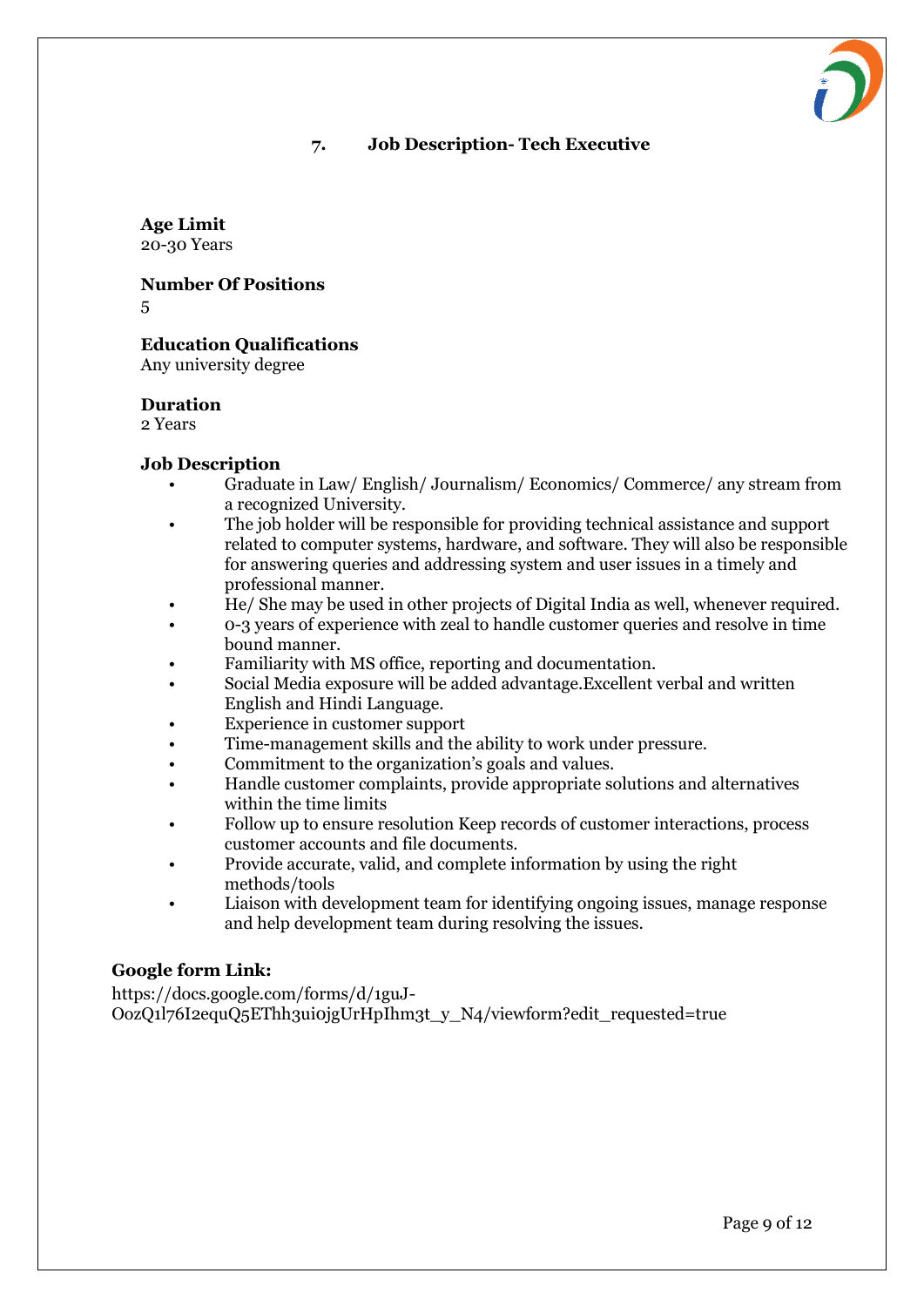# **8. Job Description- Security Admin**

# **Age Limit**

20-30 Years

**Number Of Positions**

 $\Omega$ 

# **Education Qualifications**

Bachelor of Science degree in Computer Science or related field

#### **Duration**

2 Years

## **Job Description**

- Configuration and management of information security technology tools
- Performs threat and vulnerability assessments
- Investigates security incidents; review information security system reporting and aggregate data and report on security incident data to management.
- Urgent response to security related help desk requests as well as work directly with Cytel staff to diagnose and resolve problems
- Communicate technical concerns and solutions to many different people with varying degrees of technical knowledge as well as work with individuals in all departments to help solve their security issues
- Identification and communication of any identified flaws in Cytel s security systems, as well as recommending any remediation for identified issues.

## **Skill Sets and Requirements**

- 1-3 years of experience in an Information Security Analyst or Junior Security Administrator role
- 3-5 years of experience in a Security Administrator or Information Security Management role
- Prior experience implementing and managing an Information Security Prior experience with Microsoft Windows Server System stack
- Prior experience with Office 365 ATP, Azure Security Center
- Prior experience with SIEM, Penetration Testing, Network Monitoring, Vulnerability Scanning and/or Encryption tools
- Prior experience with ISO/IEC 27001, PCI-DSS, NIST or other comparable security standards
- CISSP, CompTIA Security +, CISM, CEH or other security certification

## **Responsibilities**

- Configuration and management of information security technology tools
- Performs threat and vulnerability assessments
- Investigates security incidents; review information security system reporting and aggregate data and report on security incident data to management.
- Urgent response to security related help desk requests as well as work directly with Cytel staff to diagnose and resolve problems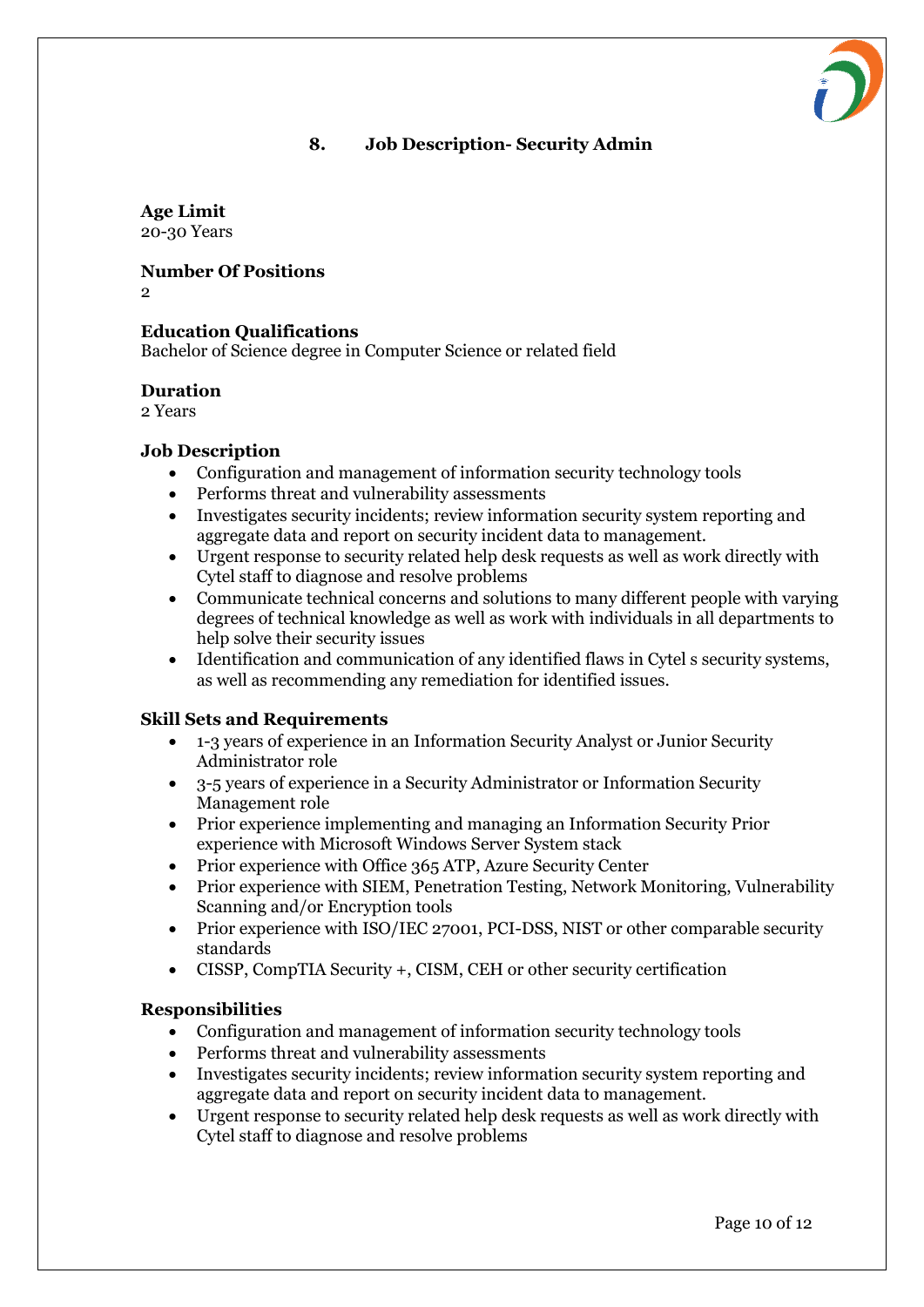

- Communicate technical concerns and solutions to many different people with varying degrees of technical knowledge as well as work with individuals in all departments to help solve their security issues
- Identification and communication of any identified flaws in Cytel s security systems, as well as recommending any remediation for identified issues.

#### **Google Link Form:**

https://docs.google.com/forms/d/1olkF1LItG22S5jl3aj03qCxdgTwfICV\_ZqI2tN61oOQ/viewfor m?edit\_requested=true